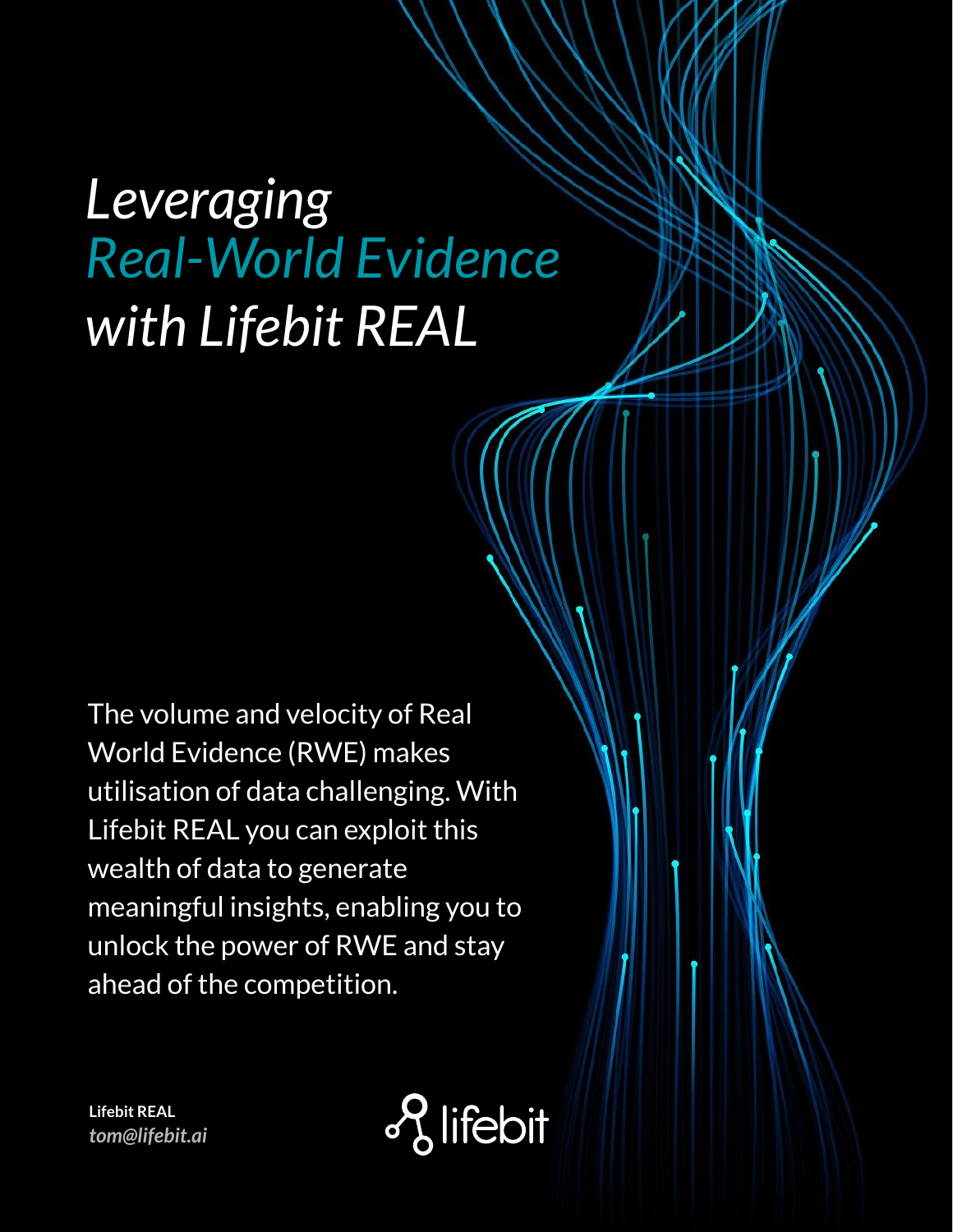## *Lifebit REAL Unlocking the power of RWE*

#### *Continuous harvesting of scientific sources*

- Monitors leading scientific sources ranging from research papers to blog posts by leading academics
- Ingests breaking news articles and stays up-to-date with the latest breakthroughs and releases
- Harvests scientific social media posts to capture opinions and anecdotes
- System searches the entire world wide web on a daily basis to capture additional relevant RWE

#### *Natural Language Processing*

- Proprietary & best-in-class NLP algorithms
- Developed by our team of NLP researchers
- Client-specific training of algorithms for ultimate accuracy of results

#### *Active Learning*

- Artificial Intelligence feedback loops to ensure system's continuous improvement
- User feedback is fed into the system to learn from previous iterations

#### *Custom Notifications*

- Receive alerts & notifications when RWE of particular interest is identified
- Customised alerts to ensure you only receive notifications that merit attention

#### *End-to-End Solution*

- REAL's wide range of apps ensure every step of the R&D process is supported, including:
	- Understanding disease occurrence
	- Identifying all drugs in development that treat the disease
	- Identifying novel disease targets

#### *Cloud Deployed*

- System is fully deployed & maintained on Lifebit Cloud
- Secure sign-on & account management to ensure security and keep your insights safe

#### *Secure Federated Integrations*

- Supplement RWE with your internal data
- Patented federated technology links your proprietary data to Lifebit REAL - without data ever leaving your own secure environment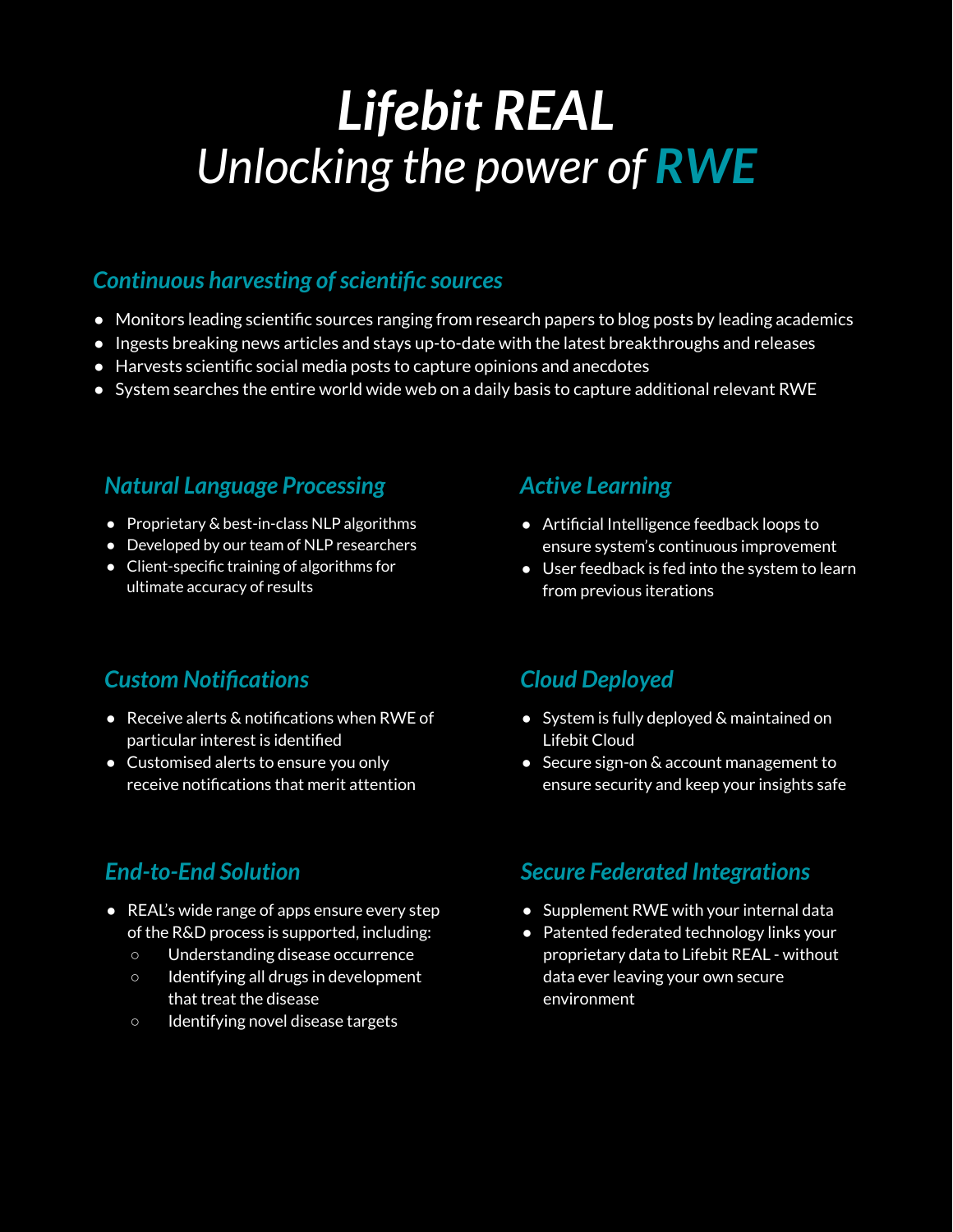### *Disease Surveillance to focus on the right disease*

Lifebit REAL helps you monitor and track diseases of interest to ensure you have visibility of the diseases that matter and know which diseases to target and when. This enables you to prioritise your drug pipeline by making investments in the most promising drugs, for the right disease, at the right time.

Lifebit REAL informs you when a disease spreads geographically, undergoes a zoonotic event, or when a novel virus, such as COVID-19, is identified.

- **Ingest** Real-time harvesting of millions of articles from scientific sources, the world wide web, social media, news outlets and other open sources.
- **Extract** Harvested articles are input into Lifebit's proprietary Artificial Intelligence and NLP algorithms, allowing you to extract relevant disease and outbreak mentions.
- $\lor\quad$  **Report** Compile disease and outbreak information to reveal insights into infectious disease spread. Custom email alerts notify user of transboundary and emerging agents.
- **Respond** Pharmaceutical companies are provided with actionable information that can be used to make data-driven decisions and ensure R&D strategies are aligned with real-world situations.

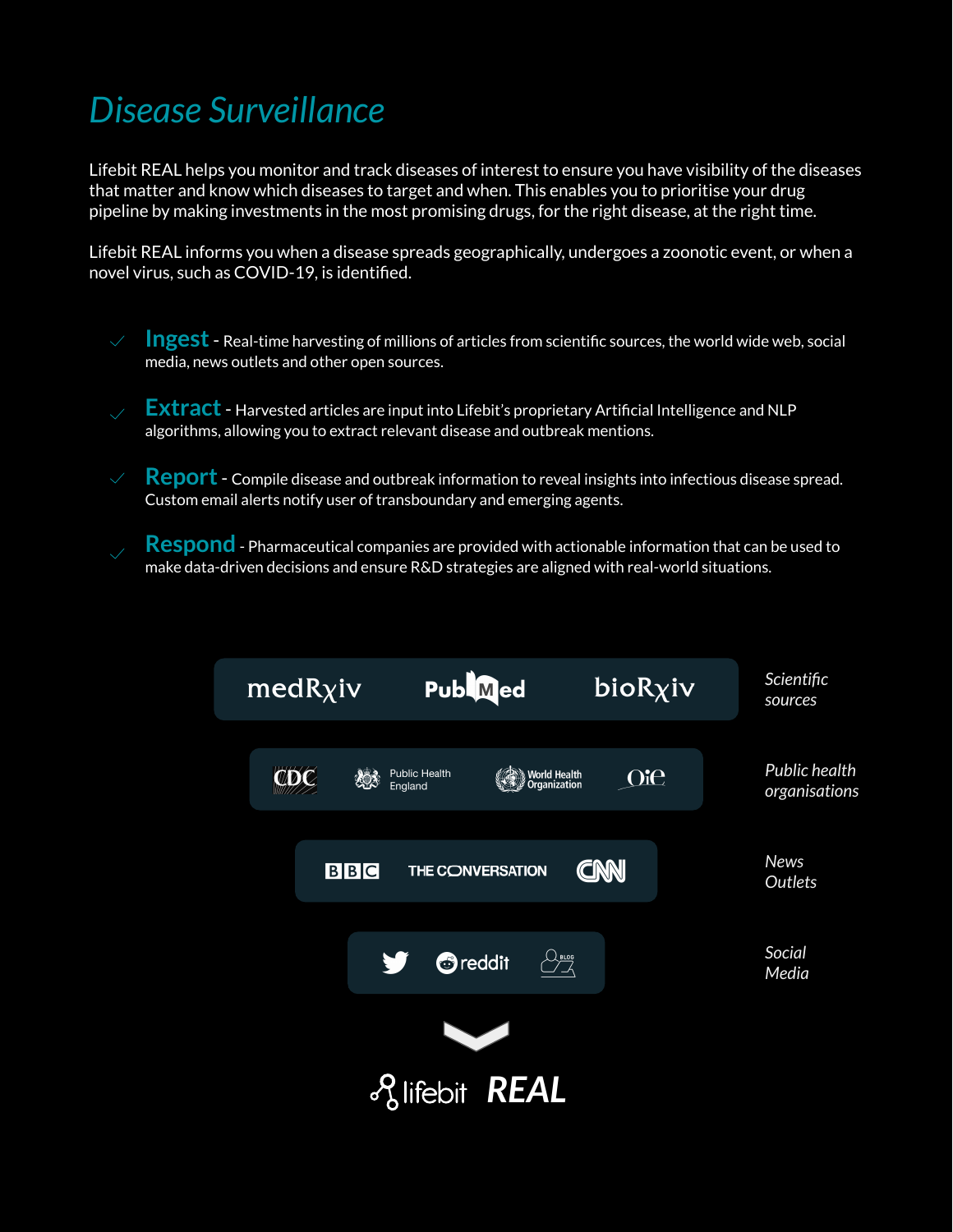## *Drug Identification*

Lifebit REAL identifies all drugs, compounds and biologics currently in pre-clinical or clinical development for any therapeutic area. This enables you to identify and acquire or in-license the most promising assets earlier, strengthening your drug pipeline. In addition, Lifebit REAL learns from scientific sources, the mechanism of action and target for drugs and compounds, opening the prospect for repurposing or novel formulations.

- **Discover** Organisations (pharmaceutical, biotech or research institutes) developing treatments for your therapeutic area of interest, unlocking M&A and in-licensing opportunities
- **Unlock** Drugs and compounds that modulate/target a gene or pathway which can be repurposed for your therapeutic area of interest
- **Access** Clinical trial information for any clinical stage drug or compound assets of interest

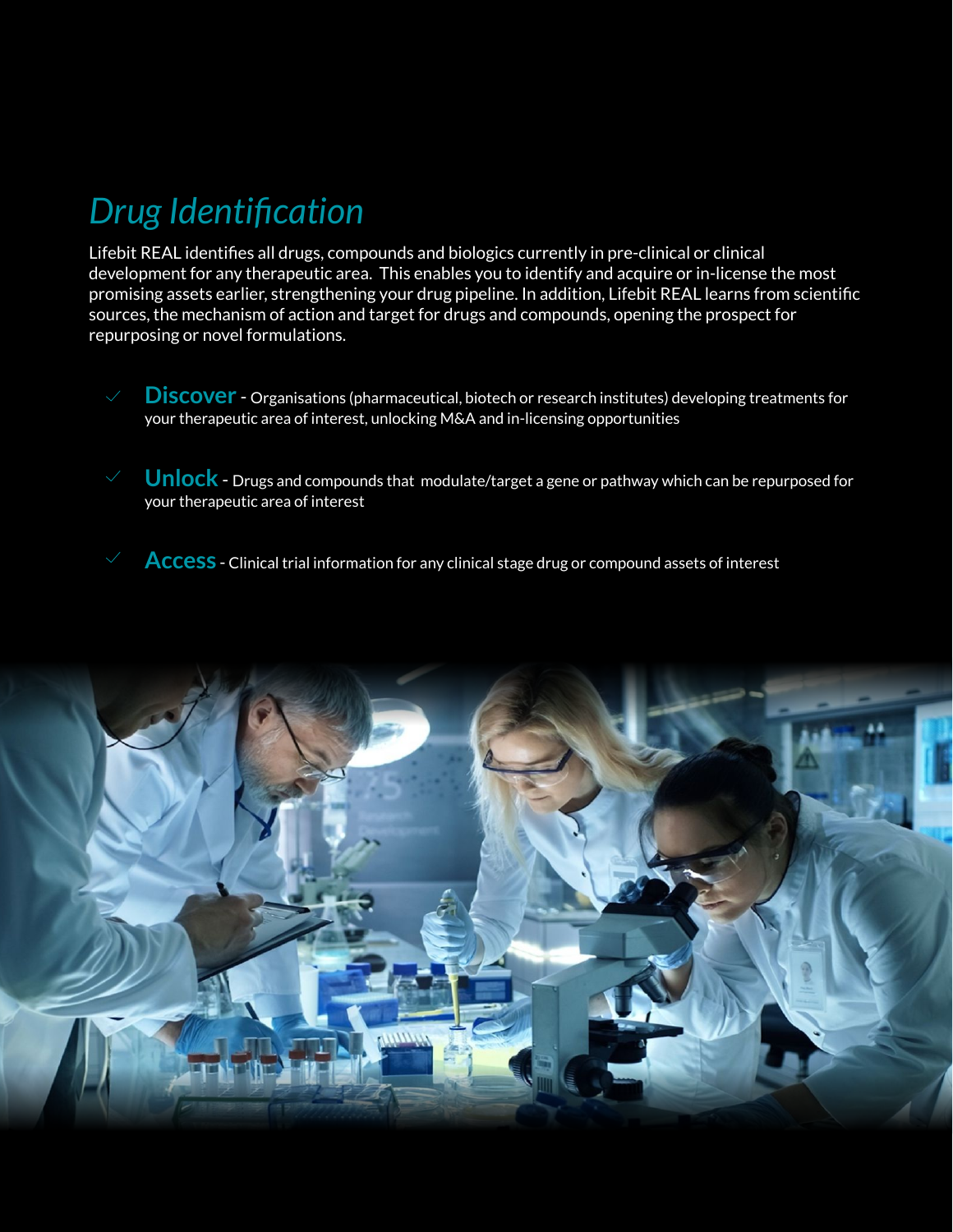## **Target Discovery**

Lifebit REAL assists researchers by identifying and predicting unprecedented drug targets for your therapeutic area to enable first-in-class drugs to be developed. REAL analyses both open access and proprietary gene expression datasets for each therapeutic area. From these gene expression datasets, REAL explores the core genes that are dysregulated on a tissue and cell-type specific basis. Scientific literature sources are then utilised to identify novel upstream regulators and downstream effectors of the core genes known to be important for the disease state. Finally, REAL validates and scores identified targets by exploiting additional GWAS, toxicity and tissue expression datasets.

**Explore** - Explore genes & proteins important for driving the disease state in single cells to understand cell-type specific signatures

**Identify** - Identify cell-type specific relationships between genes and proteins to Identify novel pathways and upstream regulators of genes

**Validate** - Validate and prioritise targets by mining omics datasets, which provides your team with **better targets** - not just more targets